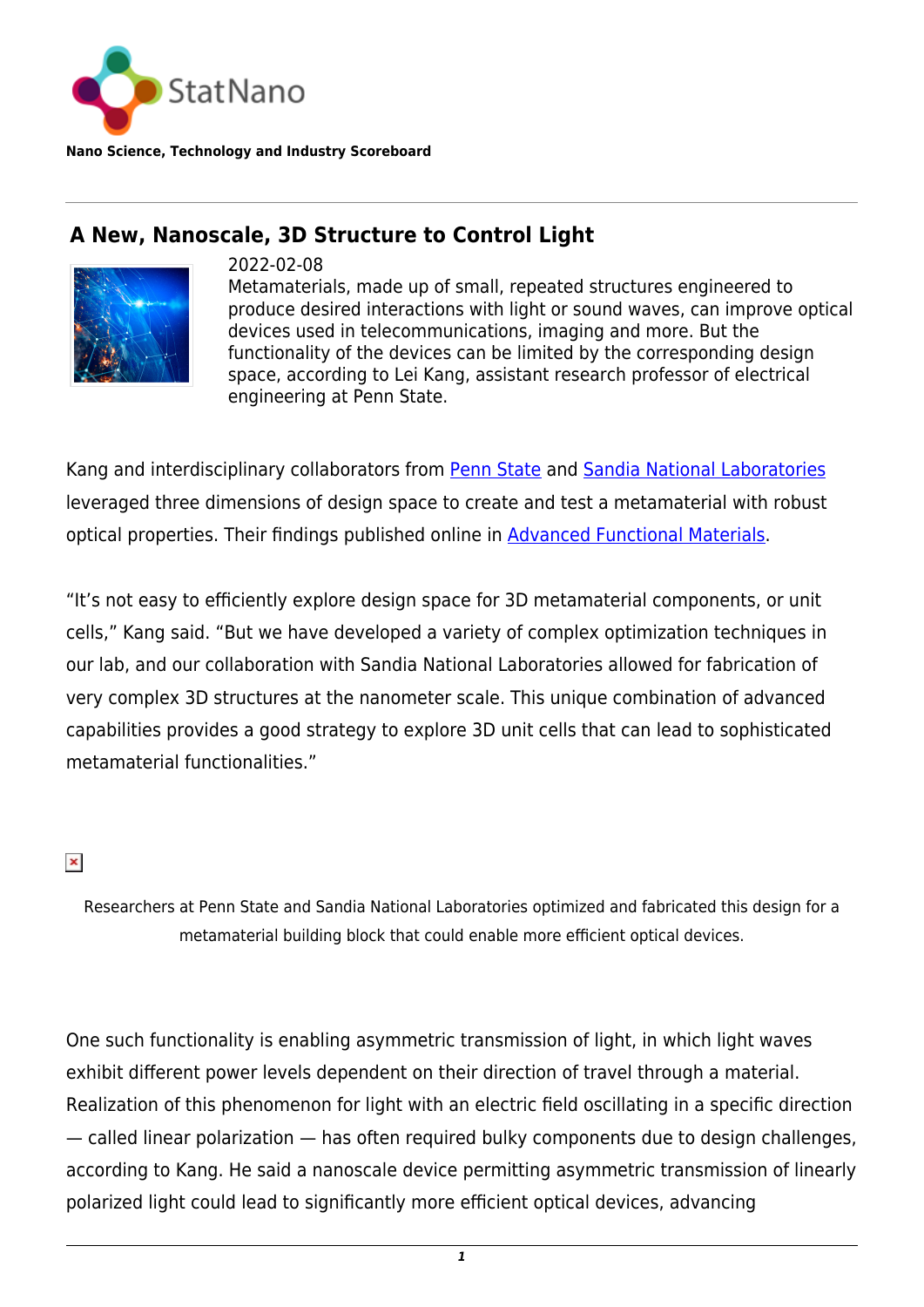technological applications in communications and more.

To identify an ideal unit cell design, the team developed a computational optimizer based on a genetic algorithm, which identifies new configurations by mimicking natural selection, with both self-designed and commercial software to target robust performance within set parameters.

Applying this approach to a 3D space, however, presented unique obstacles and benefits when designing the optimizer. Generating designs in an additional dimension, while providing an additional degree of freedom for developing functional materials, required a higher computational load. The researchers at Penn State also had to account for fabrication limitations: A simpler design would be easier to make but potentially deficient in function, while a complex design that performs ideally could be impractical or impossible to construct at the nanoscale.

In a recommendation engineered to meet these challenges, the optimizer simulated many arrangements of connected gold particles on the inside of a cube-shaped unit cell's walls, targeting those that best supported robust asymmetric transmission of linearly polarized light across a wide frequency range.

Researchers at Sandia National Laboratories fabricated the optimized design constructing many nanoscopic unit cells with cube-shaped cavities atop a silicon nitride base. A gold pattern was then stenciled and deposited onto two inside walls of each unit cell.

The Sandia team then tested the sample material by illuminating it with linearly polarized light. They found that the design performed as well as its computationally optimized and simulated counterpart, resulting in asymmetric transmission of the light across a wide range of frequencies.

This behavior made the design promising for use in optic isolators, according to Sawyer Campbell, assistant research professor of electrical engineering.

"As components in optical devices, optic isolators control and transmit light in only one direction, like a diode in an electrical circuit," Campbell said. "These components are extremely important in telecommunications, control systems and other areas."

*2*